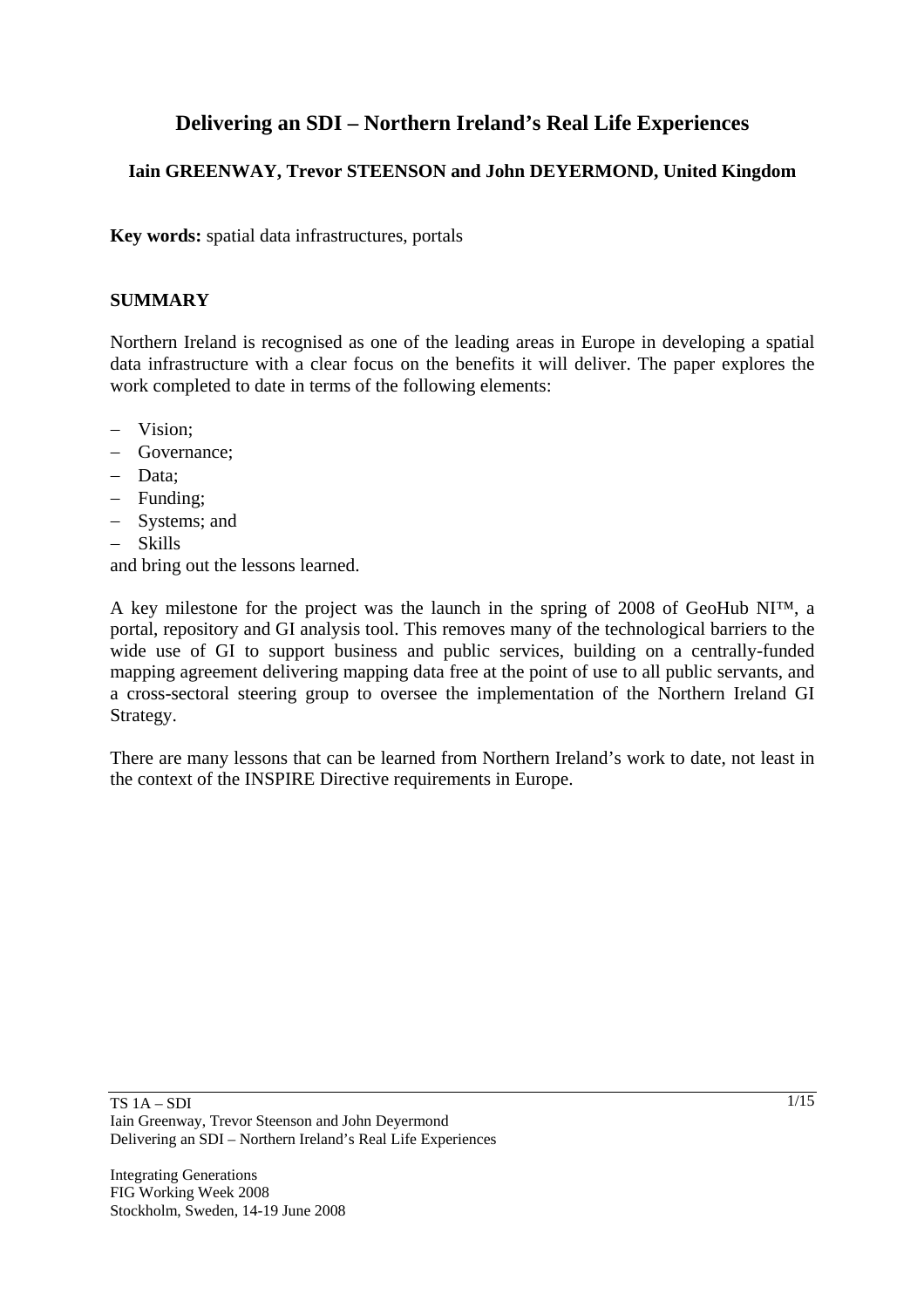# **Delivering an SDI – Northern Ireland's Real Life Experiences**

# **Iain GREENWAY, Trevor STEENSON and John DEYERMOND, United Kingdom**

# **1. INTRODUCTION**

Many countries throughout the world are embarked on the work of specifying and delivering a Spatial Data Infrastructure (SDI). Some of these initiatives are being driven top-down; others are being developed bottom-up. Most are highlighting questions about what constitutes an SDI and how success in creating an SDI can be defined. Indeed, the term SDI is in danger of becoming a cliché, a 'catch phrase' for describing all manner of systems and processes. It might therefore be useful to reproduce some definitions of an SDI, as a reminder of what the term is intended to cover:

*'the technology, policies, standards, human resources, and related activities necessary to acquire, process, distribute, use, maintain, and preserve spatial data' (OMB, 2002)* 

*'the means to assemble geographic information that describes the arrangement and attributes of features and phenomena on the Earth. The infrastructure includes the materials, technology, and people necessary to acquire, process and distribute such information to meet a wide variety of needs.' (NRC, 1993)* 

*An SDI 'assures that spatial data from multiple sources (federal, state, local, and tribal governments, academia, and the private sector) are available and easily integrated to enhance the understanding of our physical and cultural world' (OMB, 2002).* 

*'an SDI must be more than a single data set or database; an SDI hosts geographic data and attributes, sufficient documentation (metadata), means to discover, visualise and evaluate the data (catalogues and web mapping), and some method to provide access to the geographic data…. To make an SDI functional, it must also include the organisational agreements needed to coordinate and administer it on a local, regional, national or trans-national scale. Although the core SDI concept includes within its scope neither base data collection activities or myriad applications built upon it, the infrastructure provides the ideal environment to connect applications to data.' (Nebert, 2004)* 

All of these definitions emphasise that SDIs bring data together, but that they consist of much more than data.

This paper reviews the work to date in Northern Ireland to make geographic information widely accessible and usable, such that its use becomes akin to using Microsoft Office for creating a document or spreadsheet. The authors' work to date has led them to the conclusion that there are six key components which must all be delivered if an SDI is to be implemented in a sustainable manner. This paper considers progress on each of these components in Northern Ireland, sharing lessons learned in a manner which will be of assistance to other countries and regions.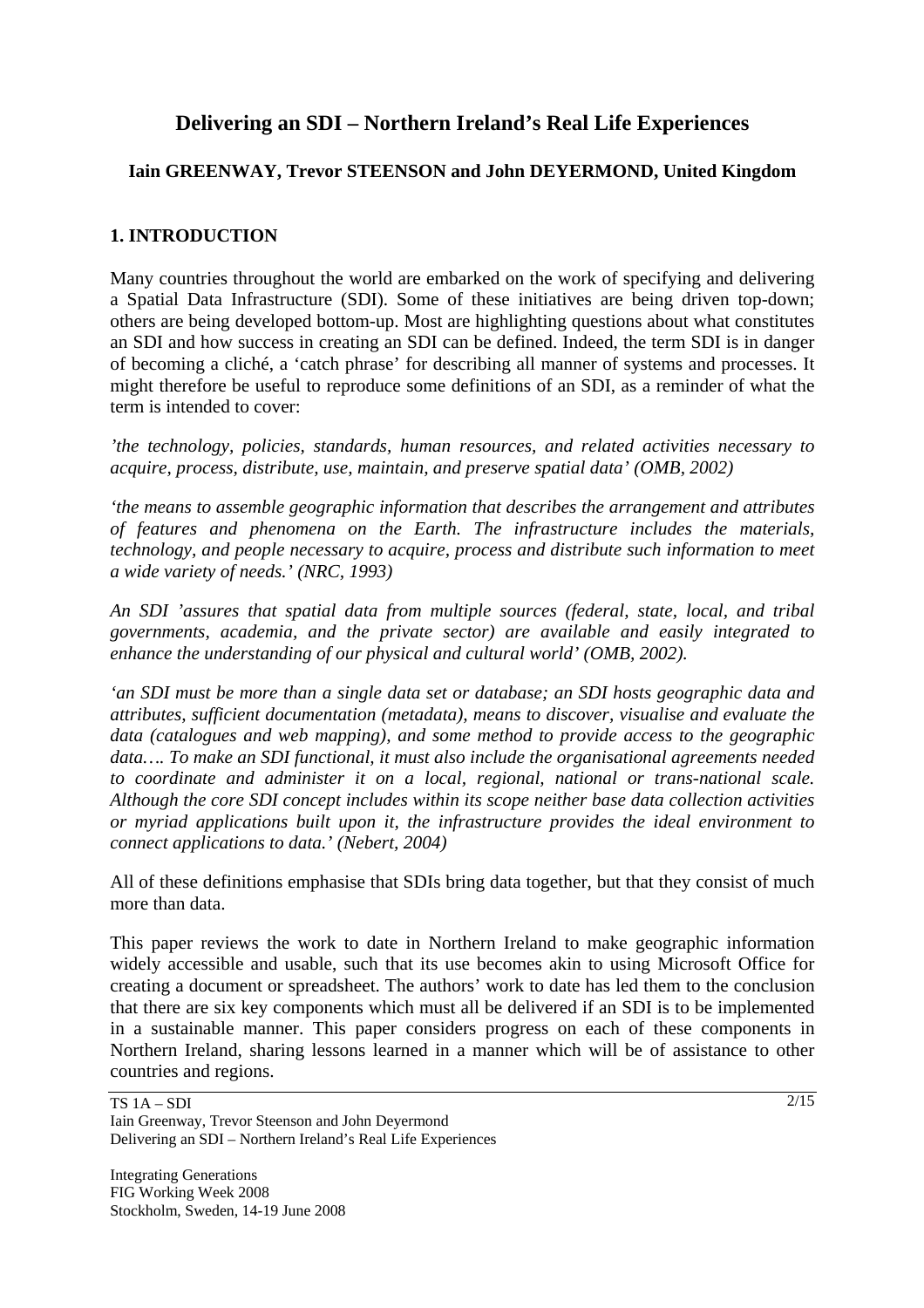# **2. CONTEXT**

## **2.1 Northern Ireland**

Northern Ireland is a self-governing region of the United Kingdom, consisting of six counties at the north of the landmass of the island of Ireland. It has a population of about 1.5 million and a geographic area of approximately 20,000 square kilometres. This small size has perhaps been helpful in ensuring that a range of initiatives – including that to build an SDI – have been joined up across departments and sectors. In the Northern Ireland Civil Service, for instance, there are about 250 Senior Civil Servants, who can therefore deal with each other on something approaching a personal basis.

Coupled with this, the political history of Northern Ireland has led to a strong central government structure and very limited devolution to local government, reducing another complexity in many SDIs – the Northern Ireland work of gathering and combining datasets has been able to work predominantly with a single tier of government. The political situation in Northern Ireland over the last 30 years may also have generated a more positive central view of the benefits of sharing data between government organisations than has perhaps developed in other parts of the world.

Recent political developments in Northern Ireland have seen the implementation of devolved government in May 2007, with the focus in the Programme for Government (Northern Ireland, 2008) being on economic development. The private sector in the province has been limited by comparison with other jurisdictions, with 69% of GDP generated and spent in the public sector (compared with 42% in the UK as a whole, and 24% in the Republic of Ireland).

In the Northern Ireland public sector, a wide-ranging reform programme has been underway in recent years, with the creation of a number of shared service centres (for ICT support, financial transaction processing, personnel management, etc) recently implemented. This has provided a context for showing the benefits of joining up geography, and the Northern Ireland Geographic Information Strategy is now recognised as a key component of the reform agenda. Another focus of reform has been the reducing of the number of public sector bodies. One component of this was the merger, on 1 April 2008, of the Valuation and Lands Agency, Rate Collection Agency, Land Registers of Northern Ireland and Ordnance Survey of Northern Ireland (OSNI) into a single organisation, Land and Property Services (LPS).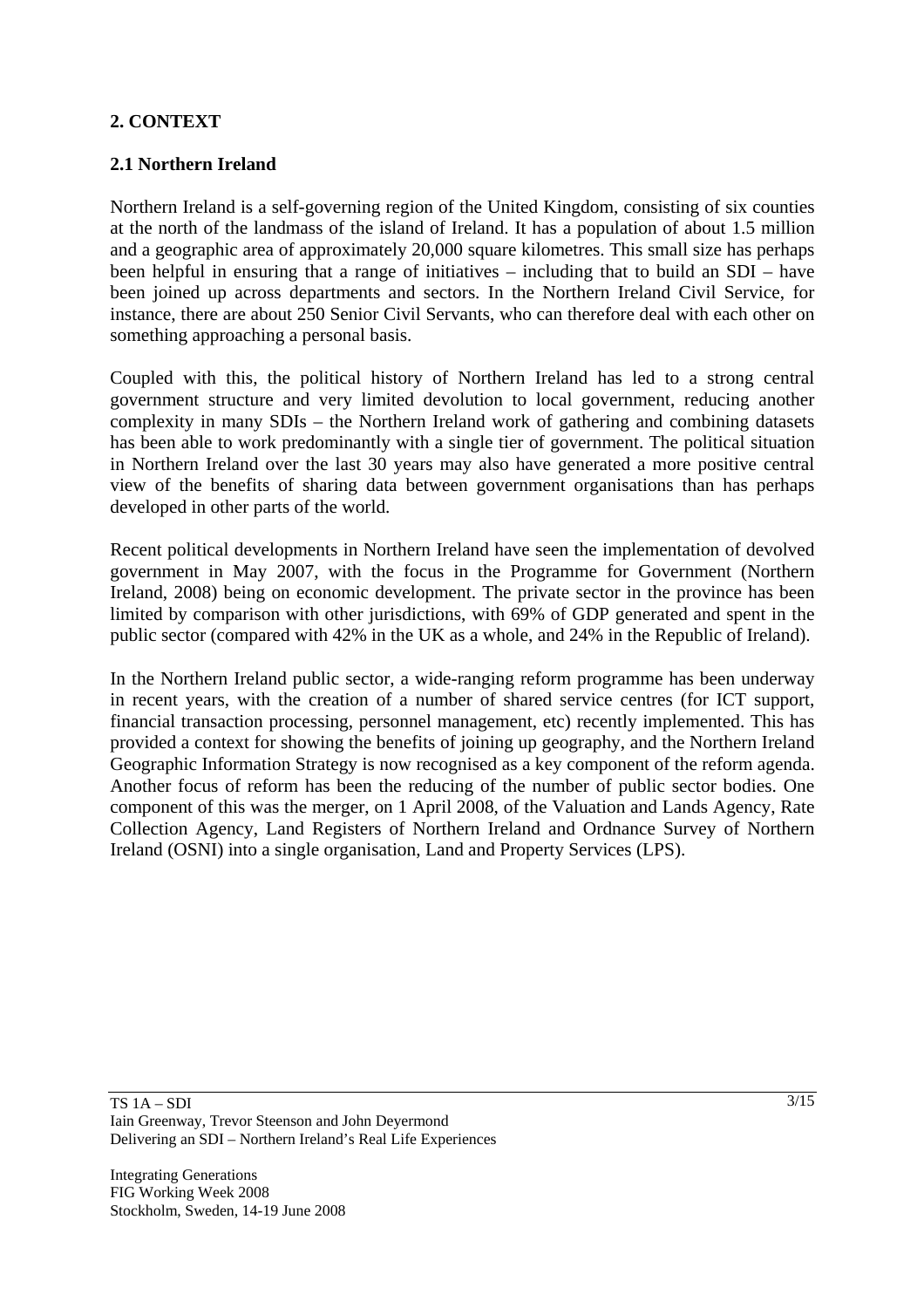### **2.2 The History of GI in Northern Ireland**

Mapping of Northern Ireland began in the 1830s for taxation and land valuation purposes. This was for many years under the control of the military, with control passing to civilians in the latter part of the twentieth century. Digital mapping began in the 1980s, with digital conversion being completed in the mid-1990s. The power of digital mapping beyond automating map production was recognised at an early stage, with a former Chief Executive of OSNI, Michael Brand, being a founding member of both the European and Global spatial data organisations.

Figure 1 below shows a timeline of key developments towards a GI Strategy for Northern Ireland. A key message from the diagram is that such development takes decades rather than years fully to evolve.



**Figure 1:** the evolution of an SDI in Northern Ireland

Some of the key elements of the journey in Northern Ireland are as follows:

The (comparatively) very early (1983) work on the NIGIS project to realise the power of joining geographic information. This foundered, as did many other early initiatives, on the requirements of users not being able to be realised by the technology available at the time.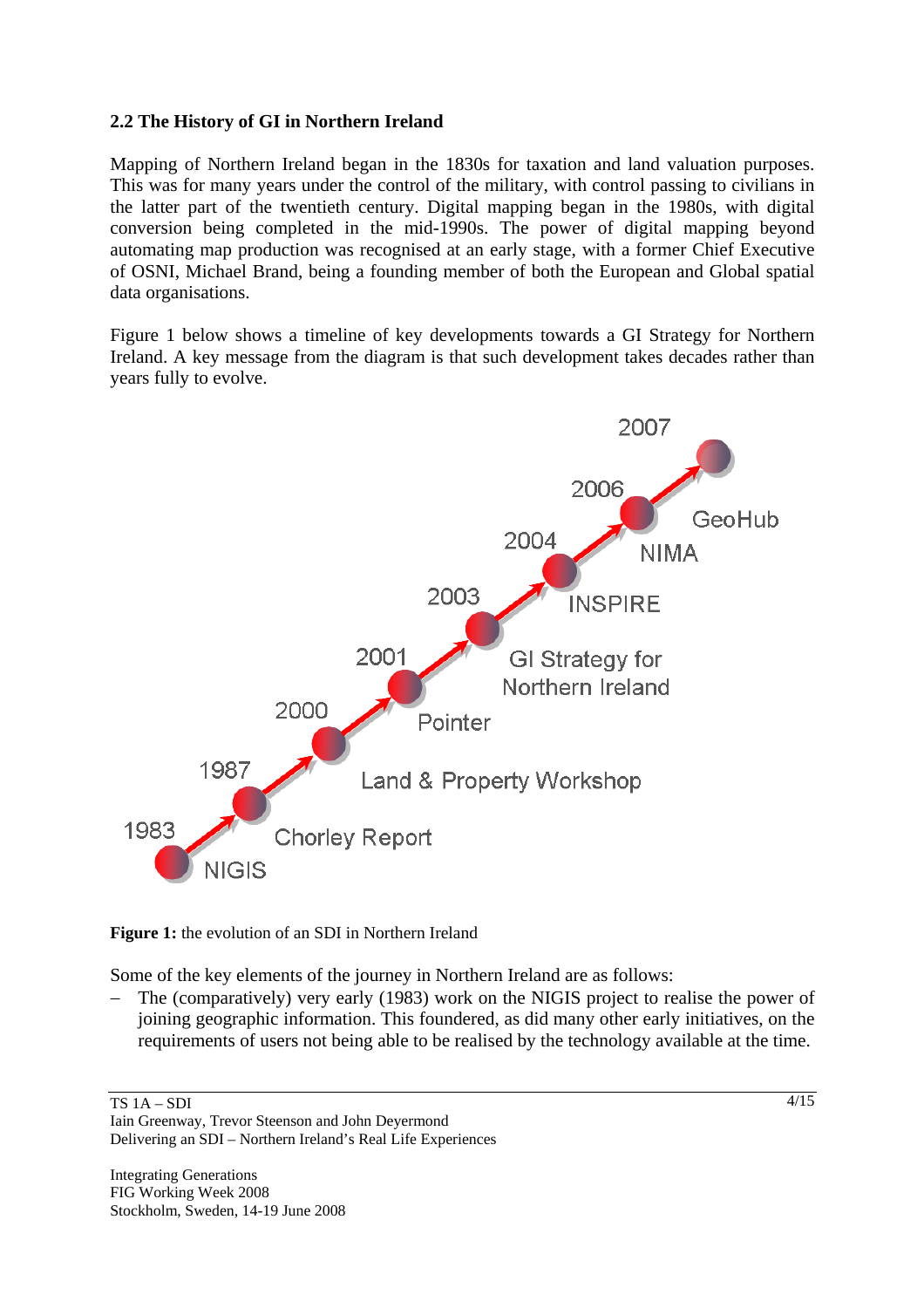- − A report in 1987 of a UK Government Committee on Geographic Information, known as the Chorley Report (Department of the Environment, 1987) which highlighted the power of joining up geographic information with remarkable prescience, given that the work predated many developments, not least the Internet;
- The launch in 2001 of the first joined up dataset Pointer, a definitive address dataset for Northern Ireland. This was a joint activity by OSNI, Royal Mail (the postal delivery authority), local authorities and the Valuation & Lands Agency and showed in practice the improvements that could be delivered by bringing data together.
- − Also in 2001, the process of developing a GI Strategy for Northern Ireland commenced, with a 3-day workshop held in February 2002 on Lusty Beg, an island in County Fermanagh, with more than 100 people (from Northern Ireland and beyond) present. This led, using a mind mapping process, to the publication of a GI Strategy in 2003 (OSNI, 2003). The strategy gave examples of the benefits of bringing geographic information together, and proposed the development of a number of pilot projects to show the power of joining up data about place in different sectors. It also set out a vision and a governance structure for implementing the Strategy.
- Development of the pilot projects commenced in a number of sectors, but made most headway in the utilities sector, where different organisations had a requirement to know where other organisations' cables and pipelines ran. All therefore agreed to pool this information in a single system, reducing the time taken to learn of the location of others' assets 'from 6 weeks to 6 minutes'. This pilot was driven by the business needs of the commercial organisations involved. An extract from the system is shown in Figure 2.



**Figure 2:** an extract from the utilities pilot

TS 1A – SDI Iain Greenway, Trevor Steenson and John Deyermond Delivering an SDI – Northern Ireland's Real Life Experiences

Integrating Generations FIG Working Week 2008 Stockholm, Sweden, 14-19 June 2008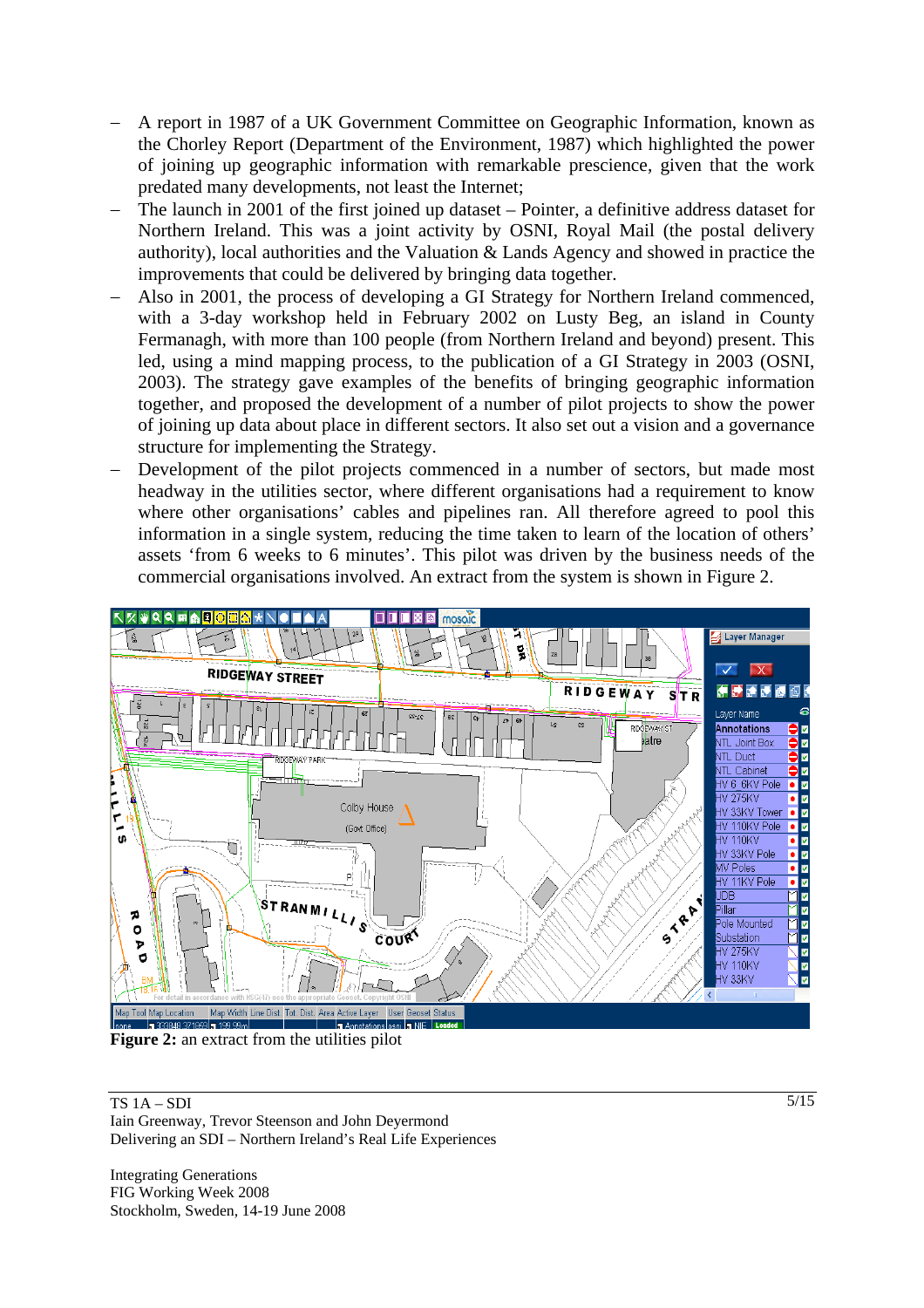− In 2004, work towards a European SDI, INSPIRE, began, a process which brought the Directive into law in May 2007. Work in the UK to develop a Location Strategy began a little later and the Strategy is, at the time of writing, with UK Ministers for approval. Northern Ireland has therefore moved ahead of developments at both the European and UK levels and can, in that sense, be seen as a bottom-up initiative in response to local needs.

## **2.3 Where Are We Now?**

March 2008 saw the go live of GeoHub NI™, a technological solution designed to show users the power of joining up data about place. This has been developed under contract by Fujitsu, with 1Spatial and ESRI as subcontractors. The project was conceived in 2005 as a second phase to OSNI's e-delivery system and was somewhat vaguely specified. More detailed specifications were developed in 2006 and then delivered from a range of off-the-shelf components, with rights management and security elements being the largest bespoke modules which had to be developed. GeoHub provides a system to which a wide range of datasets from a wide range of organisations can be loaded (more than 100 datasets have at the time of writing been supplied, along with some of the necessary metadata, and some Memoranda of Understanding and Service Level Agreements have been signed between GeoHub and the supplying organisations to cover what can (and cannot) be done with the data, how often it will be updated, and so on). The system also enables users to interrogate data (subject to the access rights that their login gives them), and to download datasets to their own GIS (again, subject to access rights). Many organisations will therefore begin to use GeoHub as a data supply system, whilst others will find that its display and analysis tools will be all that they require – for the time being at least.

The project has been managed within the GI Strategy programme which has been managed by a multi-sectoral steering group. Figure 3 below shows in schematic the composition and linkages of the steering group.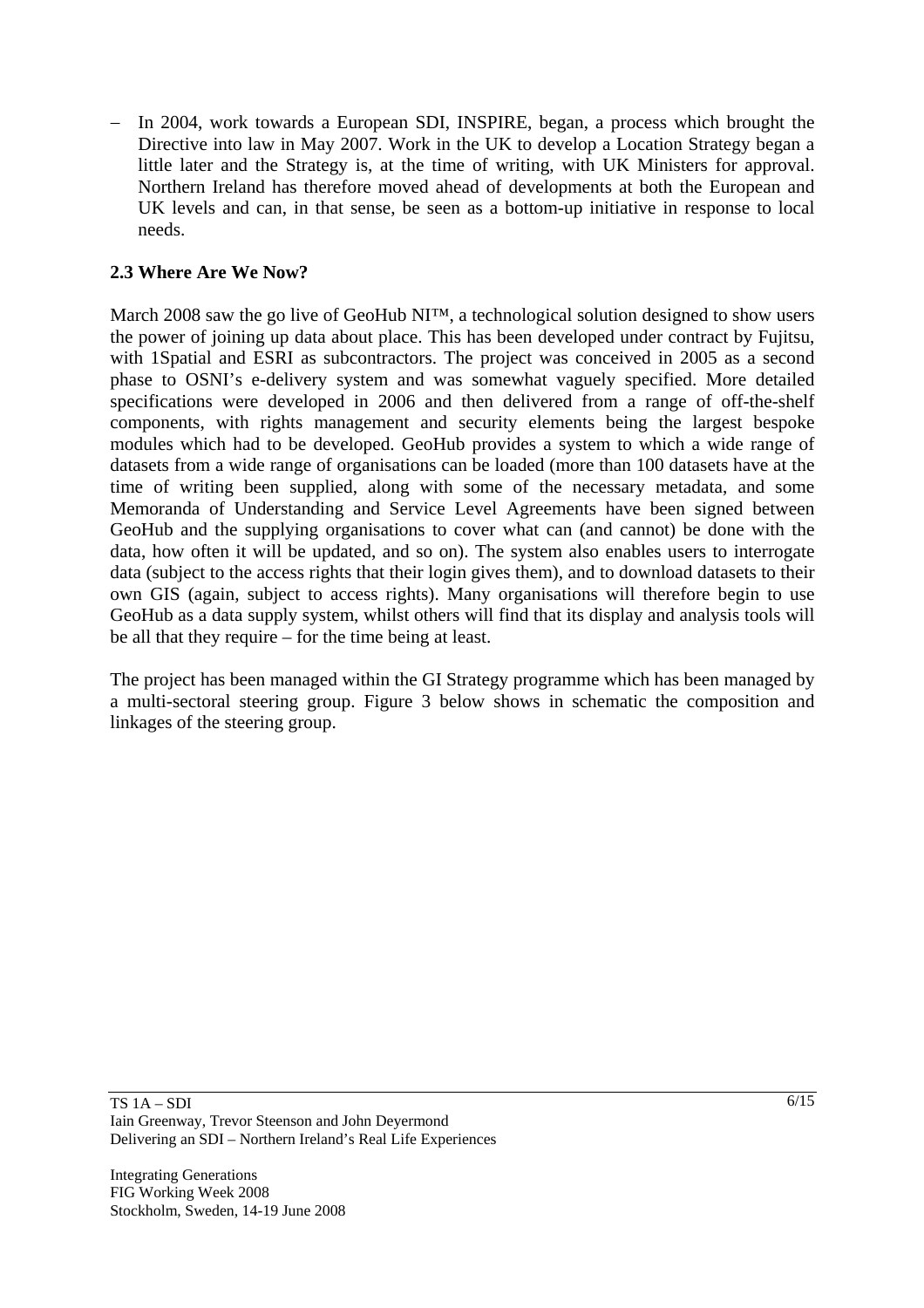

**Figure 3:** The NI GI Strategy Steering Group and its linkages

# **3. THE COMPONENTS OF SUCCESS**

The authors have recently had the chance to review progress on the NI GI Strategy implementation, and to reflect on developments elsewhere (see, for instance, Masser, 2007). As a result of this reflection, the authors have concluded that there are six elements which must all be in place if the effective, joined up use of geographic information is to be sustainably embedded in a country or region. The elements are depicted diagrammatically below, and each element is explored further in the following sections.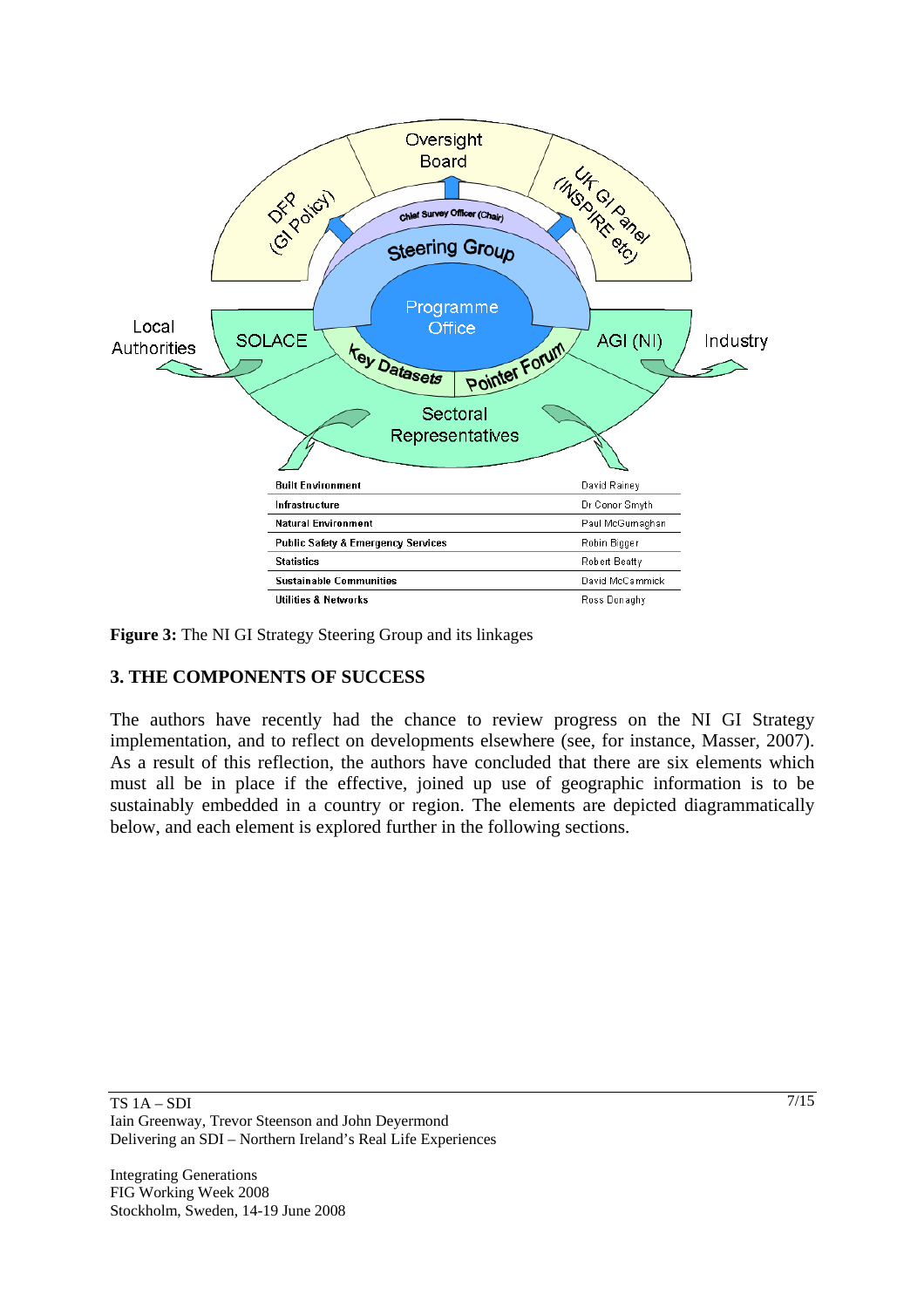

**Figure 4:** the necessary elements for a sustainable SDI

#### **3.1 Vision**

Academics have long stated that function must be agreed before form; that strategy and vision must be agreed before an organisational structure is put in place. The authors believe that the same applies for the development of an SDI. The vision also needs to be sufficiently compelling to gain wide acceptance, and to gain willingness from people to change their approach so as to enable the successful development and implementation of an SDI.

The vision agreed in the NI GI Strategy (OSNI, 2003) is as follows:

– Every Public Servant can access the appropriate (geographic) information in order to facilitate policy development and evaluation, administration and service delivery, at the desktop, in a seamless way; and

– The public can view Government held information in easy to understand ways.

The vision states that use of GI in the working life of public servants in Northern Ireland should be as natural as the use of Microsoft Office when writing a document. The broader use of GI beyond the public sector is referenced in the vision but is secondary to gaining wide use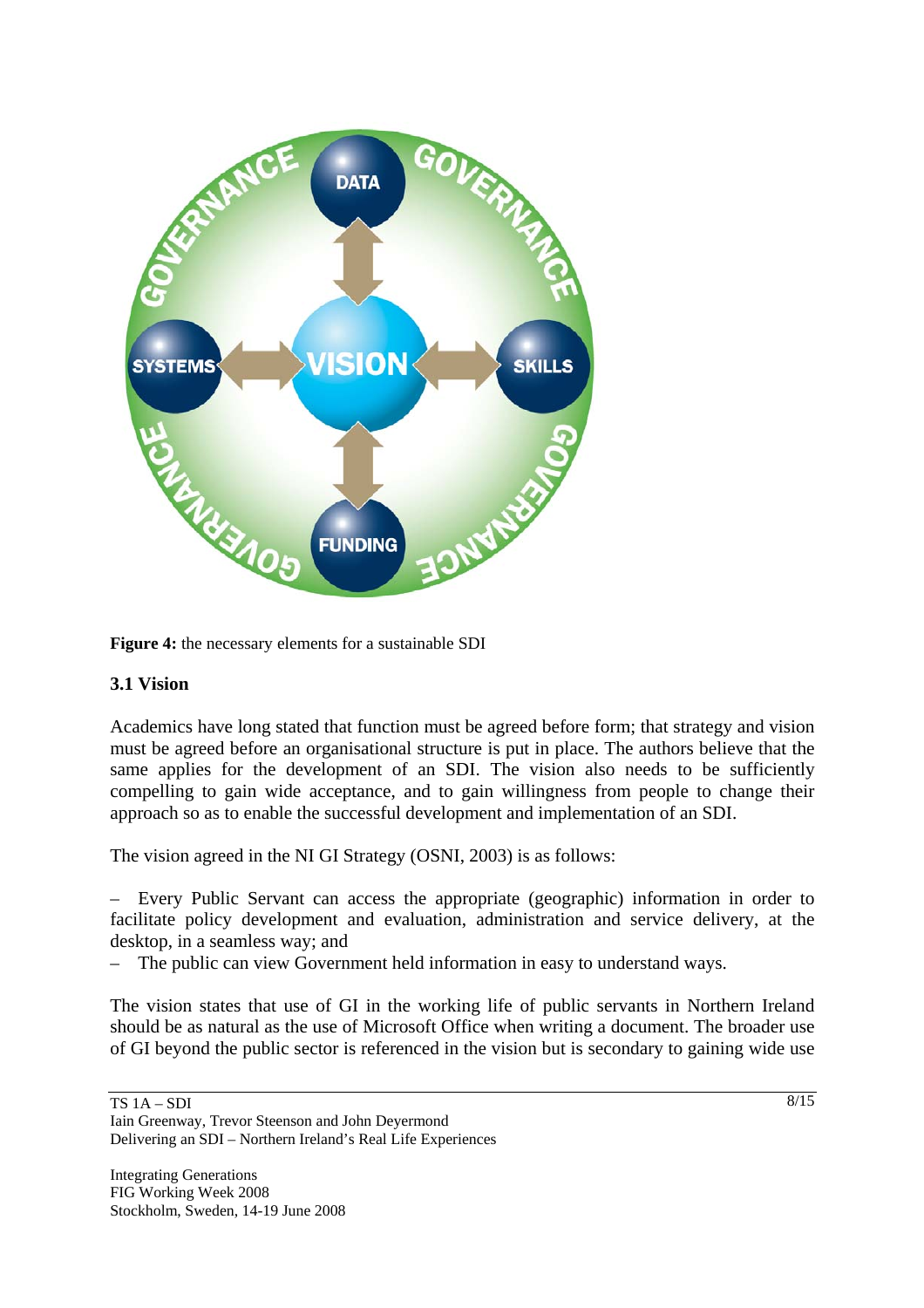in the public sector. This clear prioritising has proved valuable to guide the activities of the organisations involved with delivering the GI Strategy.

It is also important that a vision focuses on outcomes, or at least outputs, not just on inputs, and that it is set out in practical terms, not in a purely theoretical way. The NI vision does that – it is about getting the spatial data and information in a form and at a place where it can be used by pubic servants to deliver better outcomes. The vision for the UK Location Strategy (yet to be published) is effectively summarised in the first paragraph of the Strategy: 'Place matters. Everything happens somewhere. If we can understand more about the nature of place, where events happen and the impacts on people and assets at the location, we can plan better, manage risk better and use our resources better. This will increase the success rate for new initiatives, assist in the reduction of the potential for future problems and give tangible financial benefits.' This vision, as can be seen, focuses clearly on outcomes and therefore communicates the benefits of an SDI to stakeholders well beyond the GI community.

## **3.2 Governance**

Many projects fail because of a lack of effective governance. This is a particular risk for projects such as SDIs which involve very many stakeholders in many different sectors and with many different priorities. It is therefore crucial that the governance of an SDI initiative includes all of the key stakeholders, and brings them together in a way which allows issues to be debated and decided.

Clear leadership of the project, within the governance structure, is also vital. That leadership may be political – as has been a key component in German SDI work, for instance; could be by technical experts (although there are dangers, in this approach, that the focus is on technical matters only and not on strategy, vision and use – this was the learning from many SDI initiatives in the 1990s); or public service led. The NI GI Strategy has adopted this last approach, as is shown in Figure 3. The diagram shows the key upwards linkages within government regarding policy matters (to the parent Department) and programme governance (the Oversight Board oversees all major reform projects in the Northern Ireland Civil Service). There are also links to UK Government, with the UK GI Panel responsible for delivering the UK Location Strategy. The Steering Group is at the heart of the structure and comprises representatives of a range of sectoral groups. These were deliberately designed to follow usage sectors (built environment, natural environment, etc), rather than machinery of government structures. The broader GI community is represented through the Association of Geographic Information, and local government through the Society of Local Authority Chief Executives (SOLACE). This model has worked well in driving the work forward, with attendance at Steering Group meetings by senior people from all sectors. Many of the sectors also have active Sectoral Groups guiding the development of the use of GI in their sectors.

A good example of the power of this broad stakeholder engagement has been in recent developments in Pointer, the definitive address dataset for Northern Ireland. As mentioned in section 2.2, this was a joint venture of a number of data supply organisations, with funding from the eGovernment Fund. A Project Board was formed but a number of the members did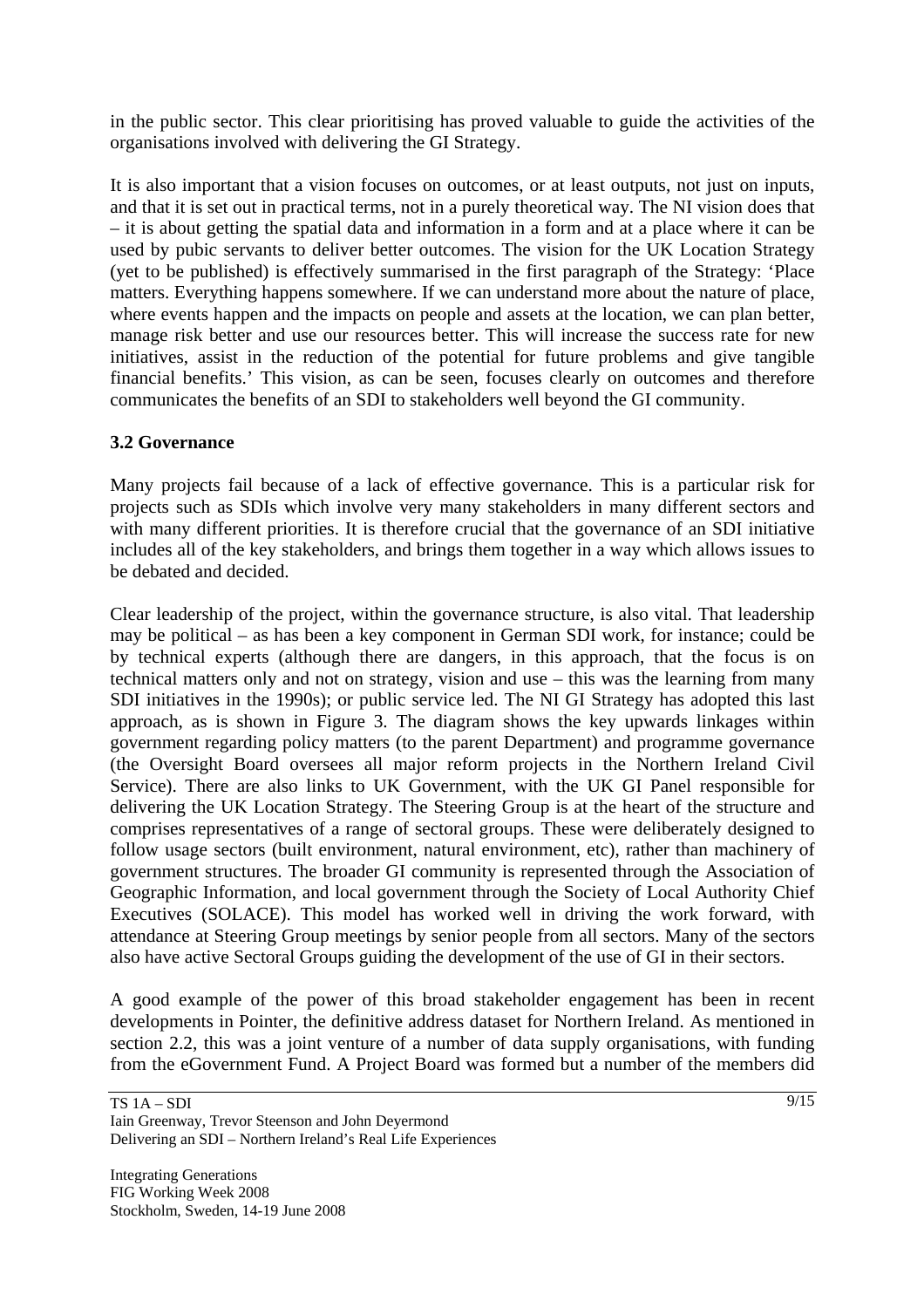not have sufficiently strong links into the communities that they were representing, meaning that stakeholder engagement was not secured. The early development of Pointer was therefore not driven by stakeholders and, in practice, it stalled for a number of years, despite a general recognition of the importance of using common addresses. More recently, Pointer has been brought under the aegis of the GI Strategy Steering Group, and a much broader Stakeholder Forum has been establishing (including, for instance, representatives of the Planning Service, the Statistics and Research Agency, local government, utility companies and the Fire and Rescue Service). In the last 12 months, this Forum has driven the specification of Pointer forward and overseen significant data cleansing. It is a powerful example of how the effective coordination of stakeholder input can make very significant developments occur in a short time period.

# **3.3 Data**

The key questions around data for an SDI flow from the vision for the SDI: what datasets are required to deliver the vision of the SDI? What are the priorities on providing and improving the datasets? Another key question is the quality required, which will determine whether existing data needs to be improved or not to meet the needs of the SDI.

In Northern Ireland, in line with the vision centred on the public sector, the key focus has been on ensuring that key datasets used by the public sector will 'fit together' effectively to meet user needs (this will often require combinations of datasets). A number of joint activities have taken place over recent years, including the commissioning of orthophotography coverage for Northern Ireland by a consortium including OSNI, the Department of Agriculture and Rural Development and others. Another example has been the development of a Roads Network from OSNI data, incorporating definitive information including road segment ID number from the Roads Service.

One core of an SDI is, of course, the data from the national mapping agency. But this is but the core – most users will want to overlay other data such as flood data, planning applications and the like. The pilot project on utility data (as described in section 2.2) is a striking example of this. A key component in developing an SDI, therefore, is to bring together a wide range of data (with its associated metadata) for access by users. This process also requires agreements to be in place as to what can (and cannot) be done with each dataset, the frequency with which it will be updated, and so on. These agreements, in the authors' experience, can take considerably longer to put in place than the supply of the data itself.

It is important, before making data combinations available, to consider the extent to which data will need to 'fit together' – to what extent can inconsistencies in coordinate base be allowed to exist within the different datasets – what is 'fit for purpose'? Recent developments such as Google Earth have allowed users to begin to understand that 'good enough is good enough', rather than unnecessarily striving for high accuracy at all times.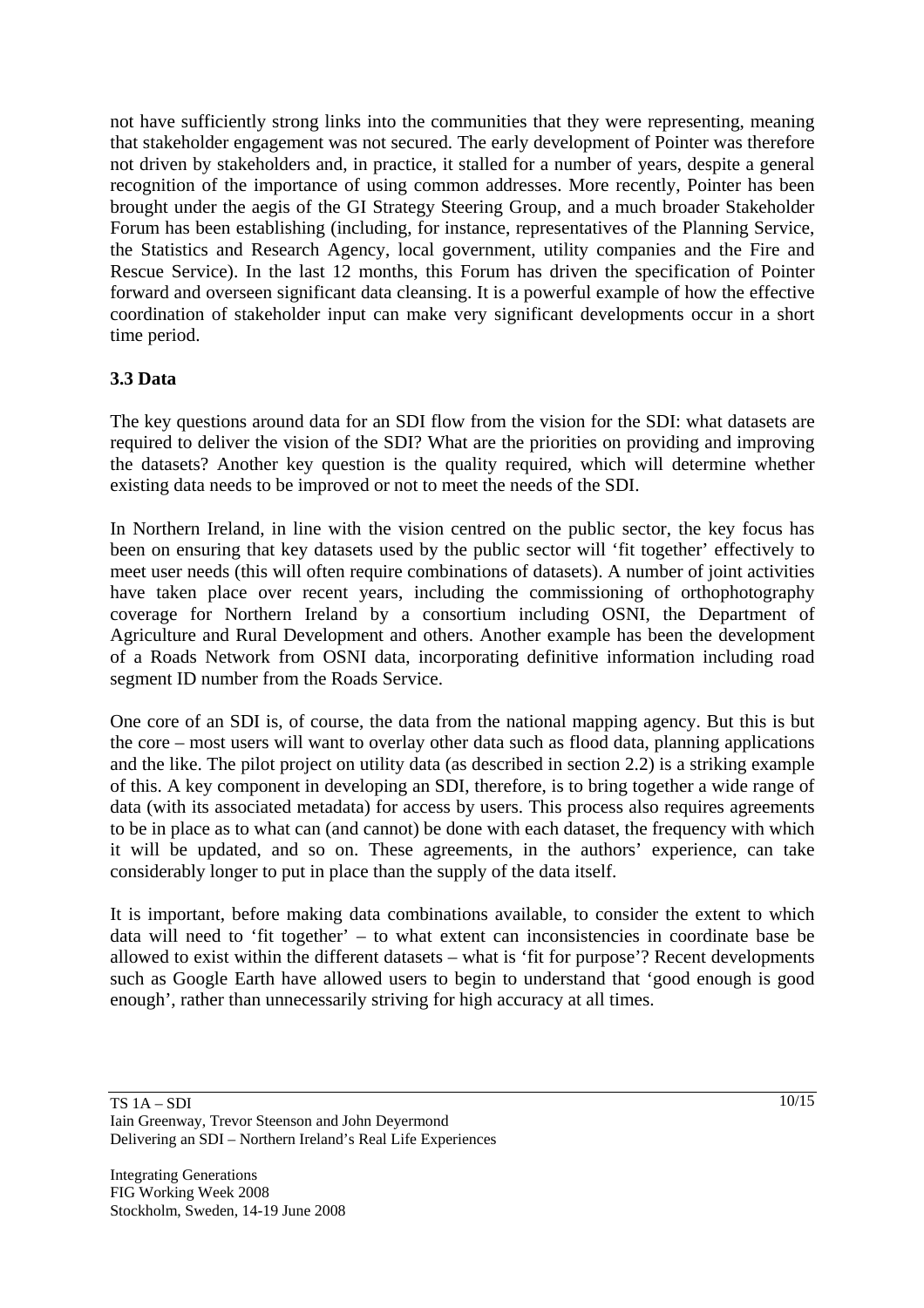## **3.4 Funding**

The cost of spatial data has long been perceived by many as a key impediment to the development of an SDI in many jurisdictions, and these issues were one of the last resolved matters in the agreement of the INSPIRE Directive. Again, vision is important. OSNI had for a number of years positioned itself as a deliverer of public good, whilst recognising that funding was required to enable it to complete its public good role (for further detail, see Greenway, 2007). A key development in Northern Ireland therefore was the agreement of a Northern Ireland Mapping Agreement (NIMA), which provides access to all OSNI data, free at the point of use, by all public servants. Funding is provided in a central financial transfer, thereby removing funding as an impediment to the wide use of spatial data. In the private sector, OSNI had taken an indirect approach, stating that it will not compete directly with partner organisations in the supply of digital data to private sector customers. This recognises that most private sector customers will require mapping data embedded in an application.

The NIMA arrangement has, the authors believe, been vital in enabling the wider use of spatial data, which is an essential component of securing the vision in the GI Strategy. It may also provide 'a third way' between the direct application of user pays, and mapping being 'free' (with the difficulties that this can provide in terms of securing medium term investment in the mapping data).

#### **3.5 Systems**

Another key component in delivering a sustainable SDI is the systems and technology to underpin it. It is reassuring that some of the main GIS vendors have now put a key focus on SDI delivery within their systems and applications. This will provide a broader range of options for larger GI users to specify and purchase a system that meets their needs.

There are, however, a large number of organisations which have not yet proven a business case for investment in a large GIS platform. Some of these may never be able to make that business case; others need time and further development to put such a case together. A key component of the NI GI Strategy has therefore been the delivery of GeoHub-NI, a thin client application that will enable all public sector users to access mapping and other spatial data, and perform a range of analysis queries on combinations of data. In short, it will show what is possible. The system was signed as ready for go live in March 2008, at which time more than 100 datasets had been supplied for load to it. A key lesson learned was that almost all of the datasets supplied did not have ISO-compliant metadata with them; the importance of metadata when using others' data seems not generally to have been recognised by data suppliers.

One of the GI vendors had also put a free map viewer in place to support spatial data usage. This has proved popular and has, for instance, been provided free of charge to every Member of the Northern Ireland Legislative Assembly.

Another example, predating the GeoHub, shows what can be achieved with simple GI tools. The Northern Ireland Ambulance Service approached the Strategic Investment Board (SIB)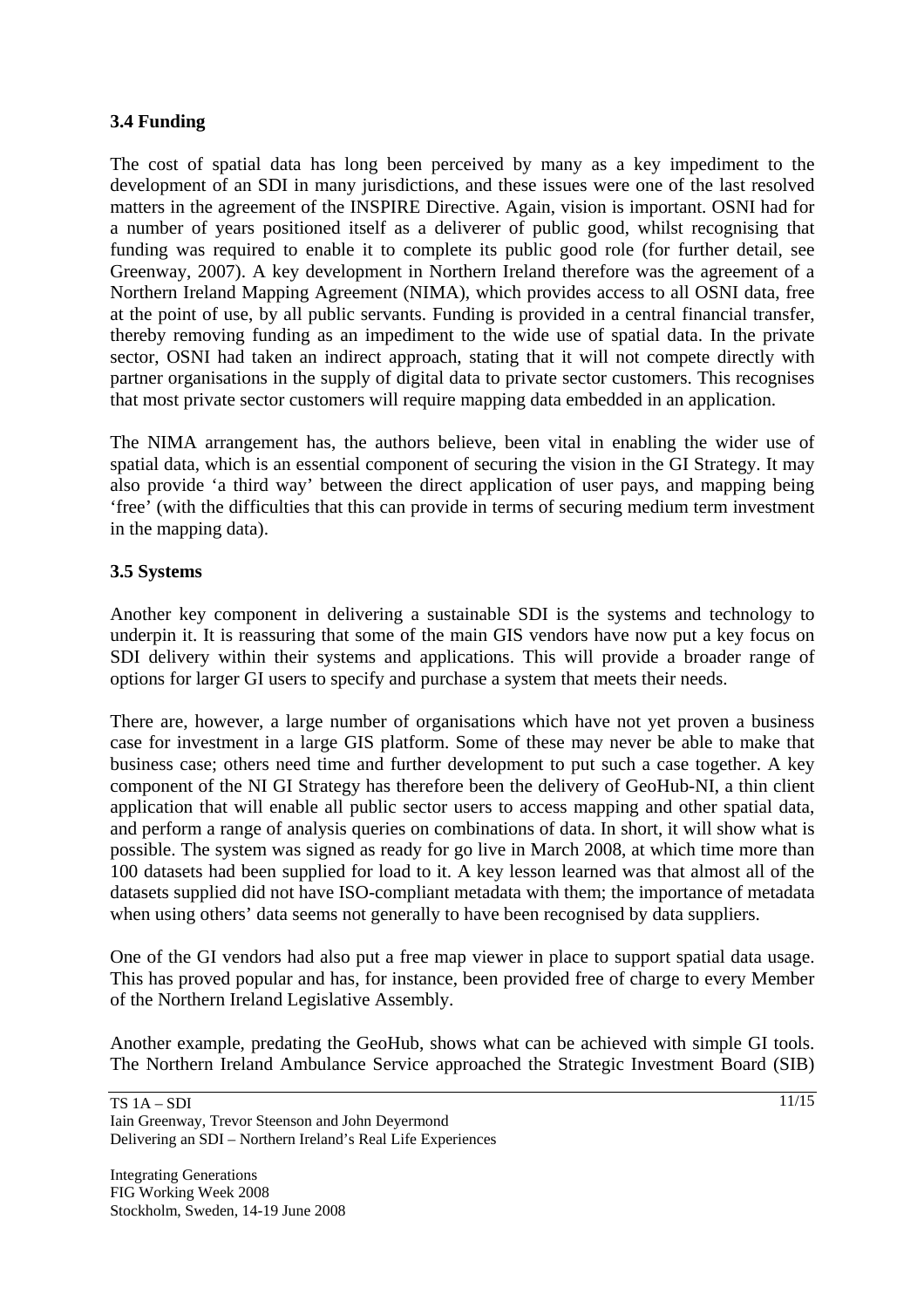for funding to purchase 30 additional ambulances, to allow them to meet a target of response to 75% of Category A (life threatening) calls within 8 minutes. A member of staff of the SIB had some GIS experience and, using Microsoft MapPoint, analysed the location of ambulances. He found that, by moving the location of the ambulances from ambulance stations, and by adjusting the locations so that they were different in working hours and outside working hours (to allow for the movement of the population), the target could be met without additional ambulances. This showed to many people in Northern Ireland the ability of spatial data to support effective use of funds.

### **3.6 Skills**

Once a clear vision is in place, data and technology is available and funding arrangements are agreed, a final element remains necessary for the sustainability of an SDI. This is the availability of skilled staff to ensure that data is used and developed effectively to meet user requirements now and in the future. These skills are needed both to assist staff in using (and not abusing) spatial data, and also to ensure that data is brought together effectively within organisations (and then made available to others through platforms such as GeoHub NI™).

This is perhaps the area that is least fully developed to date in Northern Ireland. There are a number of very capable small teams of staff in different government organisations, but each of these is vulnerable to staff loss, and many organisations have no such capability. Land and Property Services has therefore recently established a small GI Consultancy Team to address this gap. The team, for example, is providing a member of staff two days a week to the NI Assembly, to allow staff and Members effectively to use the free map viewers provided to them. The team is primarily in place to allow users to see the power of geographic information, at which stage they can make a convincing case for investment in the necessary systems and skills to allow them to deliver further benefits from the data.

Another approach being explored in Northern Ireland is whether the model used for statisticians might be appropriate for GI specialists. Statisticians in the Northern Ireland Civil Service are employed by the Statistics and Research Agency, and are seconded out to organisations as required. This ensures the development of a sustainable statistician cadre, and removes the vulnerability of an organisation if it was itself employing a small number of statisticians. The exploration with the Statistics and Research Agency is exploring two options – use of the secondment model for GI specialists; and the addition of GI specialists to the statistics units in organisations. The work of the GI Consultancy Team will, in parallel, show organisations the power of spatial data to deliver better services and develop more evidencebased policy.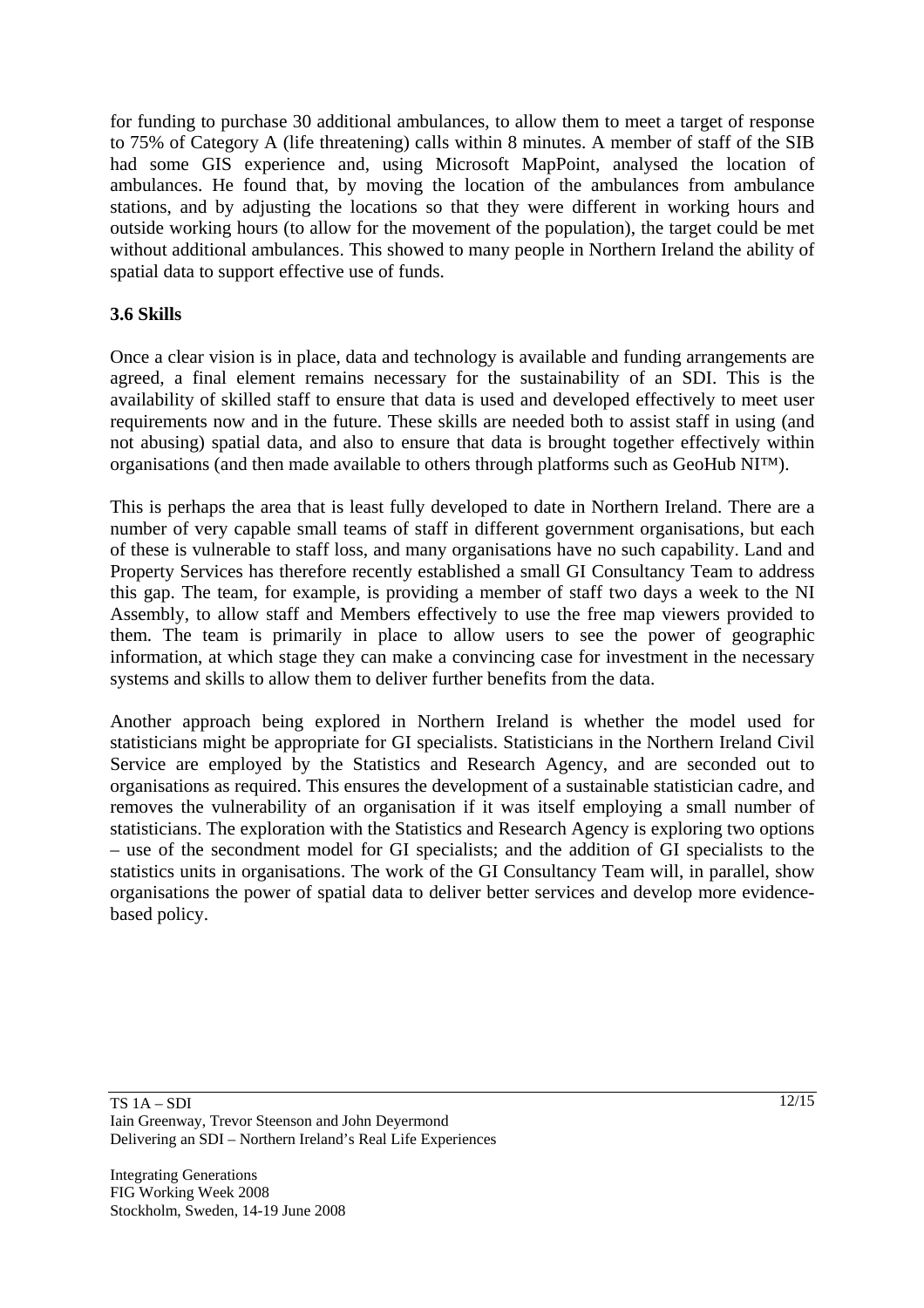## **4. THE NEXT CHAPTER**

Northern Ireland might be said, at present, to be 'at the end of the beginning' of implementing an SDI. The province is ahead of other parts of the British Isles, but fully recognises that it has further to go before spatial data is seen as an essential component of almost every public sector decision concerning service delivery and policy development.

A central part of the next chapter is the consolidation of Land and Property Services, to provide a 'one stop shop' for all public sector activity related to such matters. Within LPS, a data spine will be at its heart, bringing together mapping, land registration, valuation and rating data within the organisation, and linking to planning, local authority and a wide range of other data. Already in the Belfast area, local authority building control staff collect data on property changes which is used to update the valuation list. This is in the process of being rolled out to other local authority areas. Planning Service data overlaps with land register data – LPS will be working to ensure that these overlaps are removed. The data spine itself, therefore, will be a powerful example of what can be achieved by joining data together. Clear data sharing protocols will also be required, to ensure that data is shared in accordance with Data Protection and other legislative provisions.

All of this re-emphasises that an SDI is mush broader than any one organisation and that strong, cross-organisational governance is required if an SDI is to become a key element of policy development and service delivery. This is much bigger than any one organisation, and it is therefore important that delivery of an SDI is not tied too closely to any one organisation, remembering that any organisation can be subject to government reorganisations.

# **5. CONCLUSIONS**

Northern Ireland has, as shown in this paper, made good progress towards making an SDI a reality in the province. The SDI comprises, as set out in the definitions in section 1 of this paper, far more than geographic data – human and system processes and applications are equally vital components of Northern Ireland's success.

Reflecting on this work, the authors of this paper have come to the conclusion that there are six essential components to sustainable embedding an SDI, as set out in this paper – vision, governance, data, funding, systems and skills. All of these are necessary – but are they, taken together, sufficient to achieve the aim? They are, the authors believe, as long as there is a key coalition of people to make sure that plans are converted into reality and that things happen on the ground. The authors believe that the experiences of Northern Ireland are transferable to other provinces and countries, particularly when taken in conjunction with the model set out in this paper.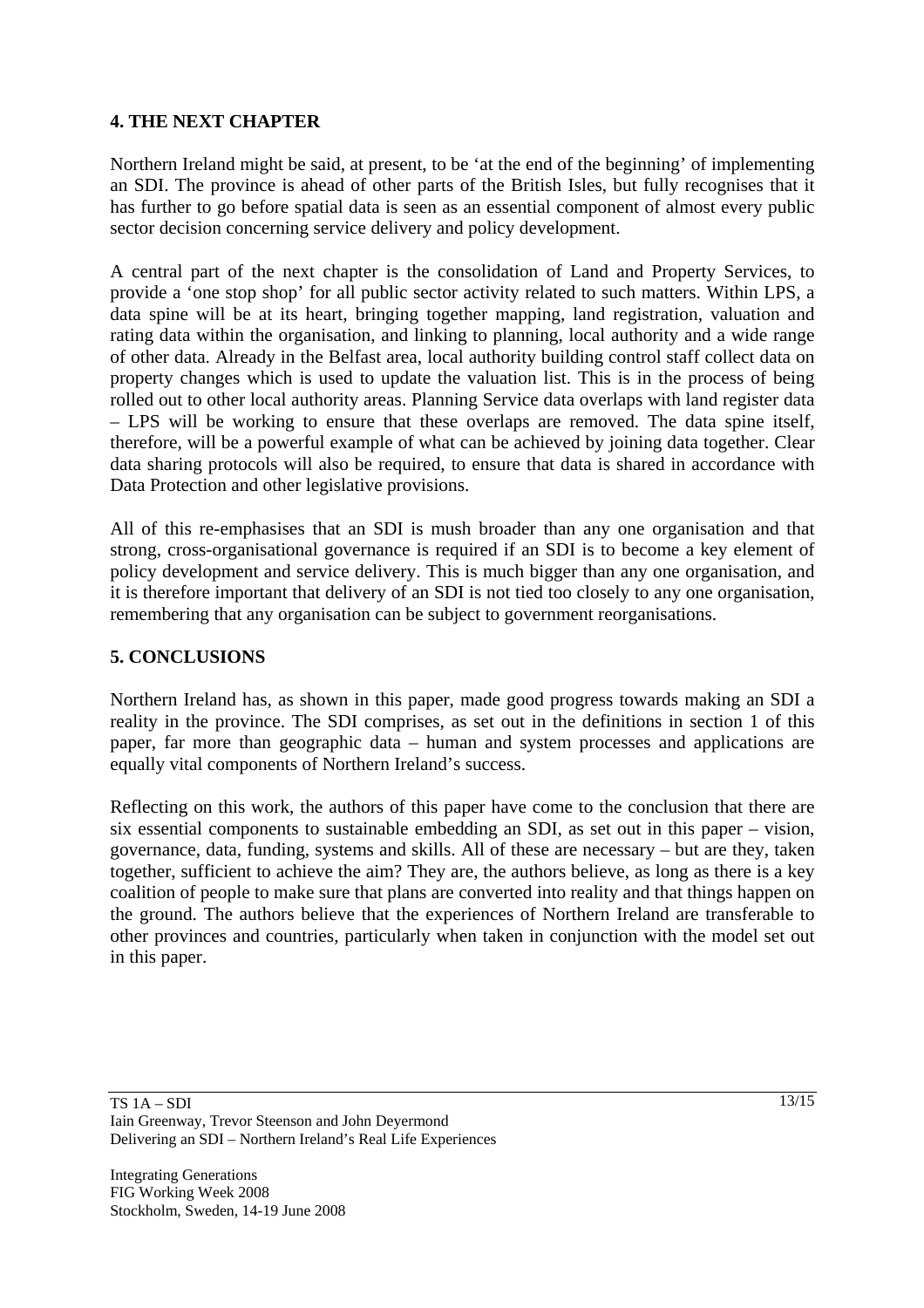#### **REFERENCES**

Department of the Environment, 1987, Handling Geographic Information: Report to the Secretary of State for the Environment of the Committee of Enquiry into the Handling of Geographic Information. The Stationery Office, London.

Greenway, I., 2007, National mapping – funding the public good. Presented at the FIG Working Week, Hong Kong, May 2007.

Masser, I., 2007, Building European Spatial Data Infrastructures. ESRI Press, Redlands, California.

(National Research Council) NRC, 1993, Towards a coordinated spatial data infrastructure for the nation. Mapping Service Committee, Washington DC, National Academy Press

Nebert, D., 2004, The SDI Cookbook. Available from http://www.gsdi.org/gsdicookbookindex.asp

Northern Ireland, 2008, Building a better future: programme for government 2008-11. Available from www.pfgbudgetni.gov.uk

OMB, 2002, Office of Management and Budget Circular No A-16. Available from www.whitehouse.gov/omb/circulars/a016/print/a016\_rev.html#2

OSNI, 2003, A Geographic Information Strategy for Northern Ireland. Belfast.

#### **BIOGRAPHICAL NOTES**

**Iain Greenway** is Chief Survey Officer of Northern Ireland and Director of Data, Information and Systems in Land and Property Services. He was from 2006-2008 Chief Executive of the Ordnance Survey of Northern Ireland. He holds an M.A. in Engineering from Cambridge University, an M.Sc. in Land Survey from University College London and an MBA from Cranfield University (including study at Macquarie University, Australia). Between 2000 and 2006, Iain was General Manager (Operations & Mapping) of Ordnance Survey Ireland, responsible for management of the operations and mapping technology of the organisation as it underwent profound changes in status, structure, processes and culture. In 1999-2000 he worked in Her Majesty's Treasury in the Secretariat to the Public Services Productivity Panel (PSPP).

Between 1986 and 1999 he worked for the Ordnance Survey of Great Britain. His positions during those years included geodetic and topographic survey, strategic planning and pricing, sales and marketing, as well as a number of management consultancy inputs in Swaziland and Lesotho and technical consultancies supporting land reform in Eastern Europe.

Iain is a Chartered Surveyor (MRICS), a Fellow of the Irish Institution of Surveyors (FIS) and a member of the Chartered Institute of Marketing (MCIM). Between 1998 and 2006 he was the head of the RICS delegation to the International Federation of Surveyors (FIG). He is Chair of the FIG Standards Network and of the FIG Task Force on Institutional and Organisation Development. He is also a member of the Management and Editorial Boards of the journal Survey Review. He has published a range of articles and papers on geodetic surveys, business and management practices, sales and marketing, and standardisation.